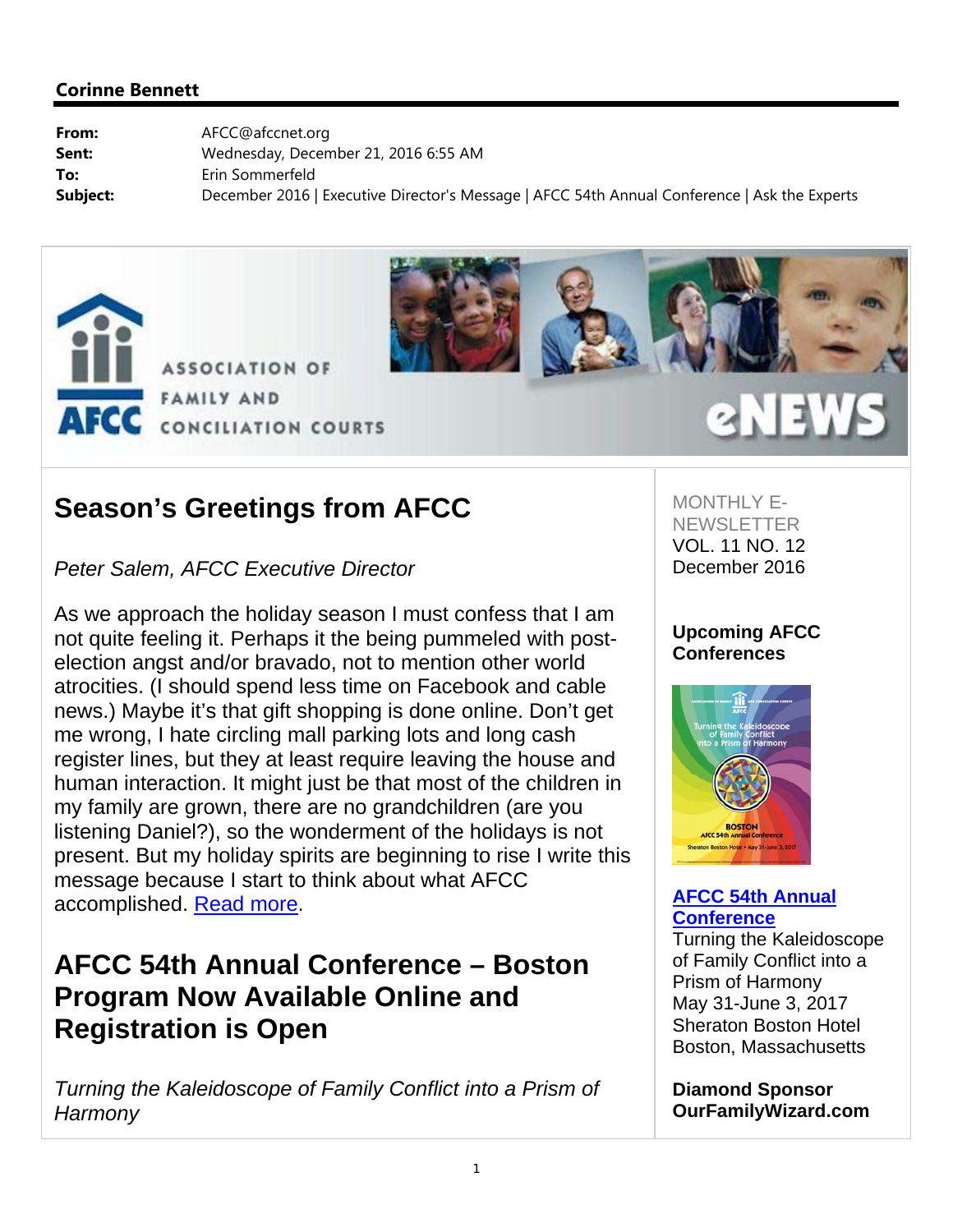May 31-June 3, 2017, Sheraton Boston Hotel

The AFCC 54th Annual Conference program brochure is now available online! Start making your plans to attend. Registration will open **January 4, 2017**. Printed copies of the brochure will be mailed to AFCC members and colleagues.The scholarship application is available and can be found on the AFCC website.

View the program brochure.

## **Ask the Experts: A Dozen Things Lawyers and Judges Should Know About Custody Evaluations**

*Leslie Ellen Shear, JD*

Judges and lawyers commission child custody evaluations and work with the reports and testimony of evaluators. Here are a dozen things I think they should know**.** 

## **The 7th World Congress on Family Law and Children's Rights**

Save the date and join other AFCC members at the 7th World Congress on Family Law and Children's Rights, June 4-7, 2017, at the Convention Centre Dublin. Many AFCC members will be flying to Dublin to take part in this conference, directly following the AFCC 54th Annual Conference.

More information.

## **The National Database of Professionals Assisting Self-Represented Litigants**

The National Self-Represented Litigants Project launched a database of Canadian professionals to assist self-represented individuals find lawyers, paralegals, and other professionals who are offering unbundled and affordable services. Read more about the database. Search the database.

## **Member News**



**Platinum Sponsors Estadile, Barrett, Jacobs & Mone** 

**ESDAILE, BARRETT, JACOBS & MONE** 

## **Stable Paths**



## **AFCC Chapter Conferences**

## Arizona Chapter Annual **Conference**

*A Mosaic of the Modern Family: New Theories, New Evidence, New Strategies* January 27-29, 2017 Sedona, Arizona

#### Louisiana Chapter Annual **Conference**

*Time, Money and Power: Disputes in High-Conflict Families* January 27-28, 2017 Baton Rouge, Louisiana

### California Chapter Annual **Conference**

*Custody Complexities: Hard Decisions* February 10-12, 2017 Costa Mesa, California

## Alberta Chapter Annual **Conference**

*The New Millennial Family: Navigating Best Practice in a Changing World*  March 16-17, 2017 Calgary, Alberta

Washington Chapter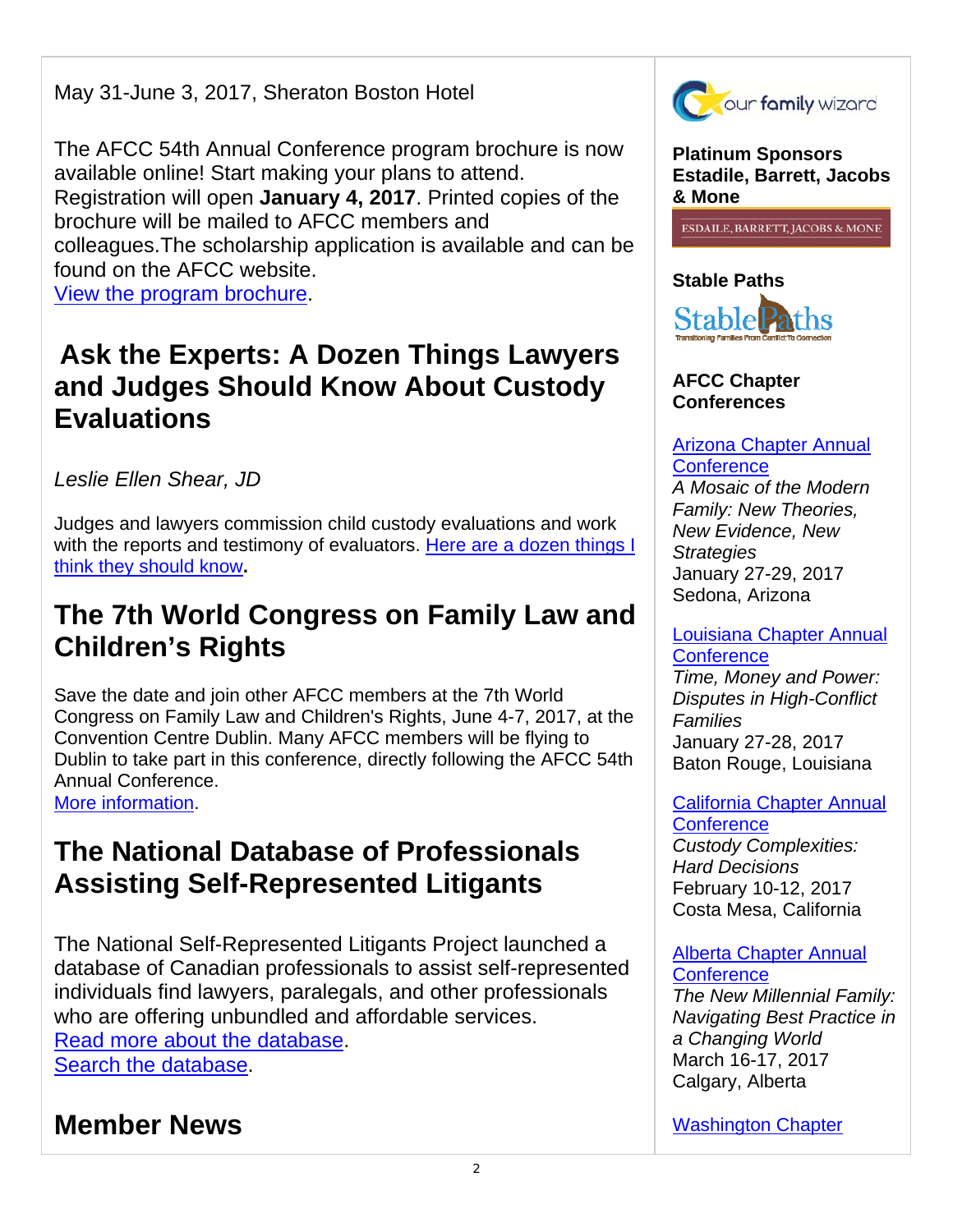A new book edited by AFCC members **Abigail M. Judge** and **Robin M. Deutsch** was recently released, titled *Overcoming Parent-Child Contact Problems: Family-Based Interventions for Resistance, Rejection, and Alienation*.

**Hon. Thomas Trent Lewis**, former president of the AFCC California Chapter, was named the Supervising Judge of the Los Angeles County Superior Court Family Law Division.

**Diane Wasznicky**, former president and current treasurer of the AFCC California Chapter, was inducted into California's Association of Certified Family Law Specialists' Hall of Fame.

## **Give the Gift of AFCC Membership This Holiday**

Purchase an AFCC membership for a colleague, mentee, student, or friend this holiday season! The AFCC office will send along a card to the recipient with your well wishes for the new year. Call the AFCC office, 608-664-3750, today to give the gift of an AFCC membership.

# **Give to the AFCC Scholarship Fund**

Help your colleagues attend AFCC conferences by giving to the AFCC Scholarship Fund. The annual appeal letter was recently mailed to all AFCC members. Please consider giving today, every gift makes a difference. Receiving your gift by the end of 2016 helps us plan for next year, and will provide US taxpayers with a deduction for the 2016 tax year. Will you contribute to allow a hard working professional like yourself attend an AFCC conference?

## **Donate online today**.

Thank you to those who have already donated to the scholarship fund! Scholarship Donors 2016-2017.

## **AFCC March Trainings in Chicago**

Save the date for these upcoming training programs:

### Annual Conference

*Parents Come in All Sizes and Forms*  March 25, 2017 Seattle, Washington

## **AFCC Webinar Series**

*What Family Law Professionals Need to Know About Self-Represented Litigants*  John Greacen, JD and Katherine Alteneder, JD February 8, 2017 1:00pm Eastern

*Visitation Resistance*  Matthew J. Sullivan, PhD April 12, 2017 1:00pm Eastern

*LGBTQ Clients and Family Law in a Post-Obergefell Era*  Allan Barsky, JD, MSW, PhD June 20, 2017 1:00pm Eastern

## **AFCC Trainings**

#### **Parenting Coordination: Practice Foundations**

*Matthew J. Sullivan, PhD* March 6-7, 2017 Loyola University Chicago, Philip H. Corboy Law **Center** Chicago, Illinois

**The Model Standards and Beyond: Custody Evaluations and Risk Management**  *David A. Martindale, PhD, ABPP* March 8-9, 2017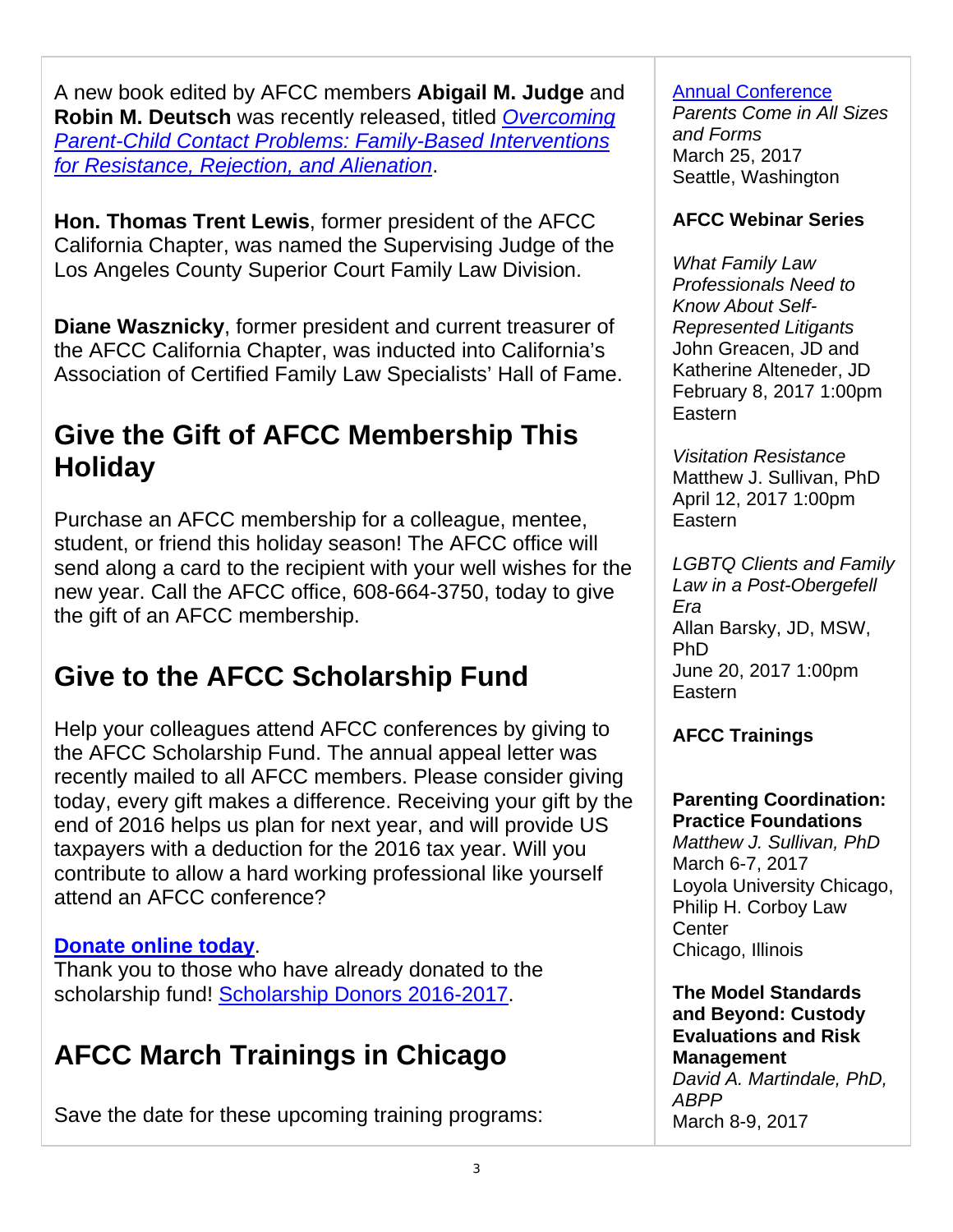*Parenting Coordination: Practice Foundations* Matthew J. Sullivan, PhD March 6-7, 2017 Loyola University Chicago, Philip H. Corboy Law Center Chicago, Illinois

*The Model Standards and Beyond: Custody Evaluations and Risk Management* David A. Martindale, PhD, ABPP March 8-9, 2017 Loyola University Chicago, Philip H. Corboy Law Center Chicago, Illinois

The program brochure will be available in January. More information.

# **AFCC Webinar Series**

*What Family Law Professionals Need to Know About Self-Represented Litigants* John Greacen, JD and Katherine Alteneder, JD February 8, 2017, 1:00pm-2:00pm Eastern Time **Registration Opens January 4, 2017 at 11:00am Eastern Time**

For the complete schedule and titles of the upcoming webinar series, click here. All webinars have been recorded and can be found under the Member Center of the AFCC website .

# **Nominate an AFCC Colleague for an Award**

AFCC awards acknowledge many important contributions made by individuals and organizations to enhance the lives of children and families involved in family courts. Your nominations help recognize and bring attention to these accomplishments. Even if your nomination is not selected this year, the act of nominating a colleague helps to highlight the broad range of achievements in the field and helps to cultivate a culture where individuals and organizations are

Loyola University Chicago, Philip H. Corboy Law **Center** Chicago, Illinois

Are you an AFCC member? Join or Renew

The opinions expressed in articles published or linked to in the *AFCC eNEWS* are those of the authors and do not necessarily reflect the positions of the Association of Family and Conciliation Courts.

**Editor**: Leslye Hunter lhunter@afccnet.org

**Associate Editor**: Corinne Bennett







### **Unsubscribe**

AFCC | 6525 Grand Teton Plaza | Madison, WI | 53719 | 608- 664-3750 | afcc@afccnet.org | www.afccnet.org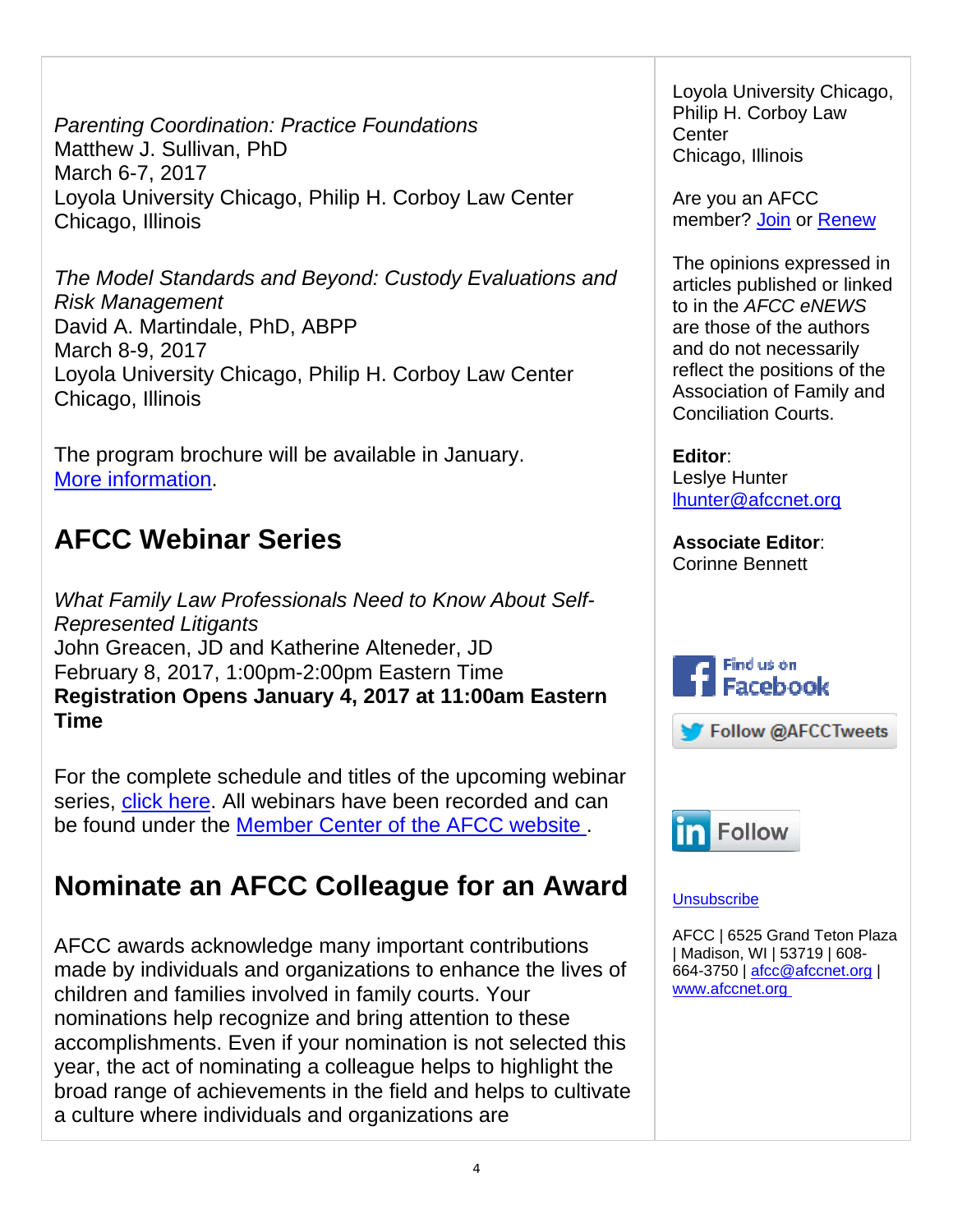| acknowledged for their contributions.                                                                                                                                            |  |
|----------------------------------------------------------------------------------------------------------------------------------------------------------------------------------|--|
| Nominations for the following awards, to be presented at<br>the AFCC Annual Conference in Boston, will be accepted<br>online through March 15, 2017:                             |  |
| <b>John E. VanDuzer Distinguished Service Award</b><br>recognizes outstanding contributions and/or achievements<br>by AFCC members;                                              |  |
| <b>Stanley Cohen Research Award, sponsored by the</b><br>Oregon Family Institute, recognizes outstanding research<br>and/or achievements in the field of family and divorce; and |  |
| <b>Irwin Cantor Innovative Program Award recognizes</b><br>innovation in court-connected or court-related programs<br>created by AFCC members.                                   |  |
| Submit a nomination online, see past recipients, learn more<br>about the awards and criteria.                                                                                    |  |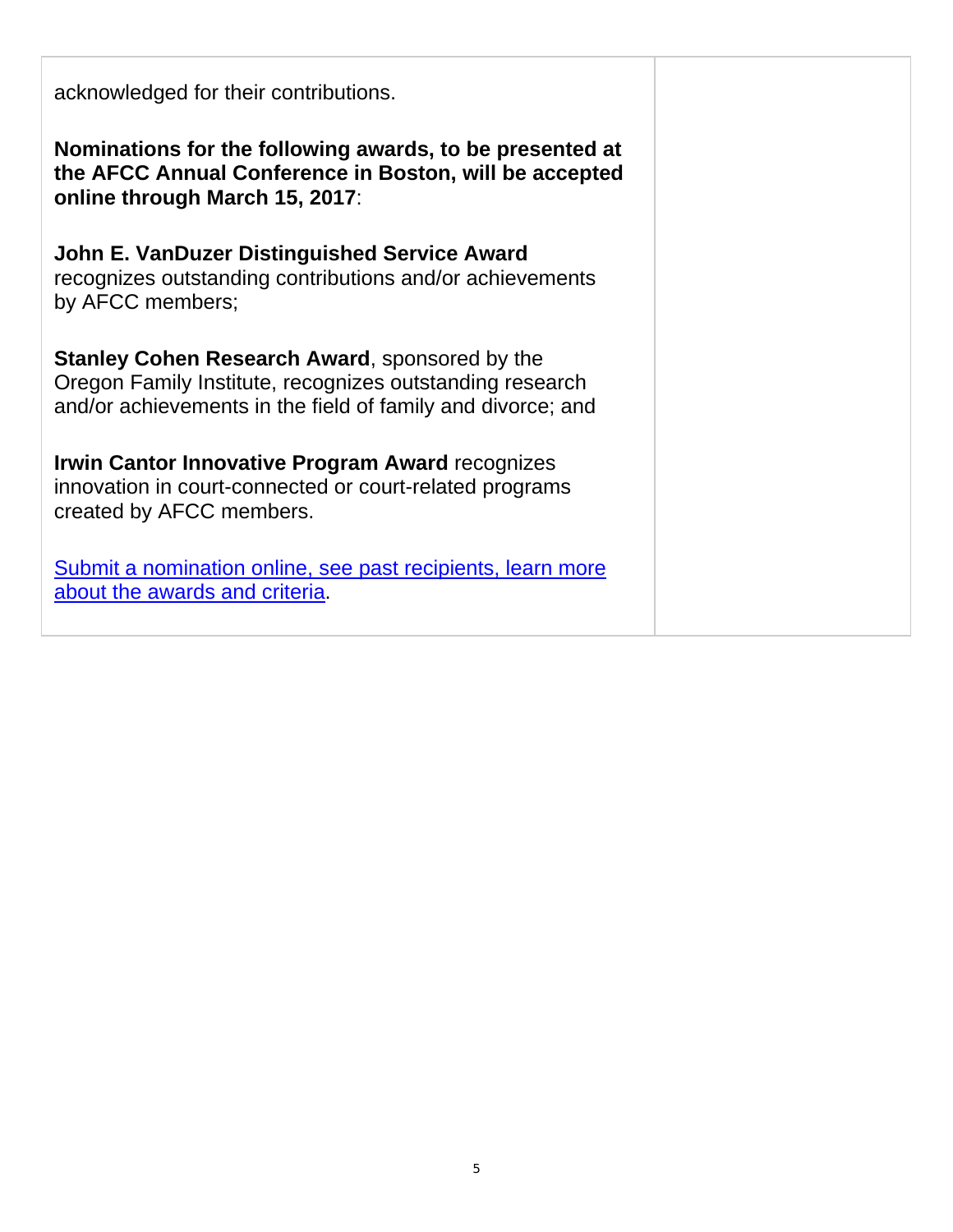

VOL. 11 NO. 12 DECEMBER 2016

### **Message from the Executive Director**

As we approach the holiday season I must confess that I am not quite feeling it. Perhaps it the being pummeled with post-election angst and/or bravado, not to mention other world atrocities. (I should spend less time on Facebook and cable news.) Maybe it's that gift shopping is done online. Don't get me wrong, I hate circling mall parking lots and long cash register lines, but they at least require leaving the house and human interaction. It might just be that most of the children in my family are grown, there are no grandchildren (are you listening Daniel?), so the wonderment of the holidays is not present. But my holiday spirits are beginning to rise I write this message because I start to think about what AFCC accomplished and how:

- In 2016 AFCC hosted more than 2,000 people for conferences, training programs and webinars, involving incredible efforts by presenters and others who volunteer their efforts.
- A five-year project, *[AFCC Guidelines on Examining Intimate Partner Violence](http://www.afccnet.org/Portals/0/Center%20for%20Excellance/Guidelines%20for%20Examining%20Intimate%20Partner%20Violence.pdf?ver=2016-05-16-183725-603)*, was completed that involved collaboration between AFCC, the National Council of Juvenile and Family Court Judges, and the Battered Women's Justice Project, three very different organizations.
- *Family Court Review* published two collaboratively written papers on research in family law by seven of the most distinguished researchers in our field.
- In collaboration with our colleagues at the Institute for the Advancement of the American Legal System, AFCC published a series of guides on [unbundling legal services.](http://www.afccnet.org/Resource-Center/Center-for-Excellence-in-Family-Court-Practice/ctl/ViewCommittee/CommitteeID/29/mid/495)
- Our previous AFCC President flew halfway around the world to represent AFCC in Ireland and the United Kingdom, where AFCC members worked extremely hard to create opportunities that are expanding the AFCC presence in the region.
- Not to be outdone, the current AFCC President has launched a tour of AFCC Chapter training programs and is crisscrossing North America, visiting, and presenting to, no fewer than 11 chapters by spring.
- The AFCC Scholarship Fund provided more than 50 scholarships and several travel stipends to [help those with financial need attend AFCC conferences.](http://afcc.networkats.com/members_online/members/donations.asp)
- *Family Court Review* transitioned seamlessly to a new editorial structure and leadership team.

The above list is by no means inclusive. Our 21 AFCC Chapters continue to offer local opportunities for member engagement in the US, Canada, and Australia (and hopefully Europe soon!). The AFCC Task Force on Access to Family Court Services is completing work on research and information related to this important topic. A new task force is looking at providing guidance on the use of social science research in family law. And AFCC is partnering with colleagues in other organizations to work on issues related to children, custody evaluation, intimate partner violence, and more.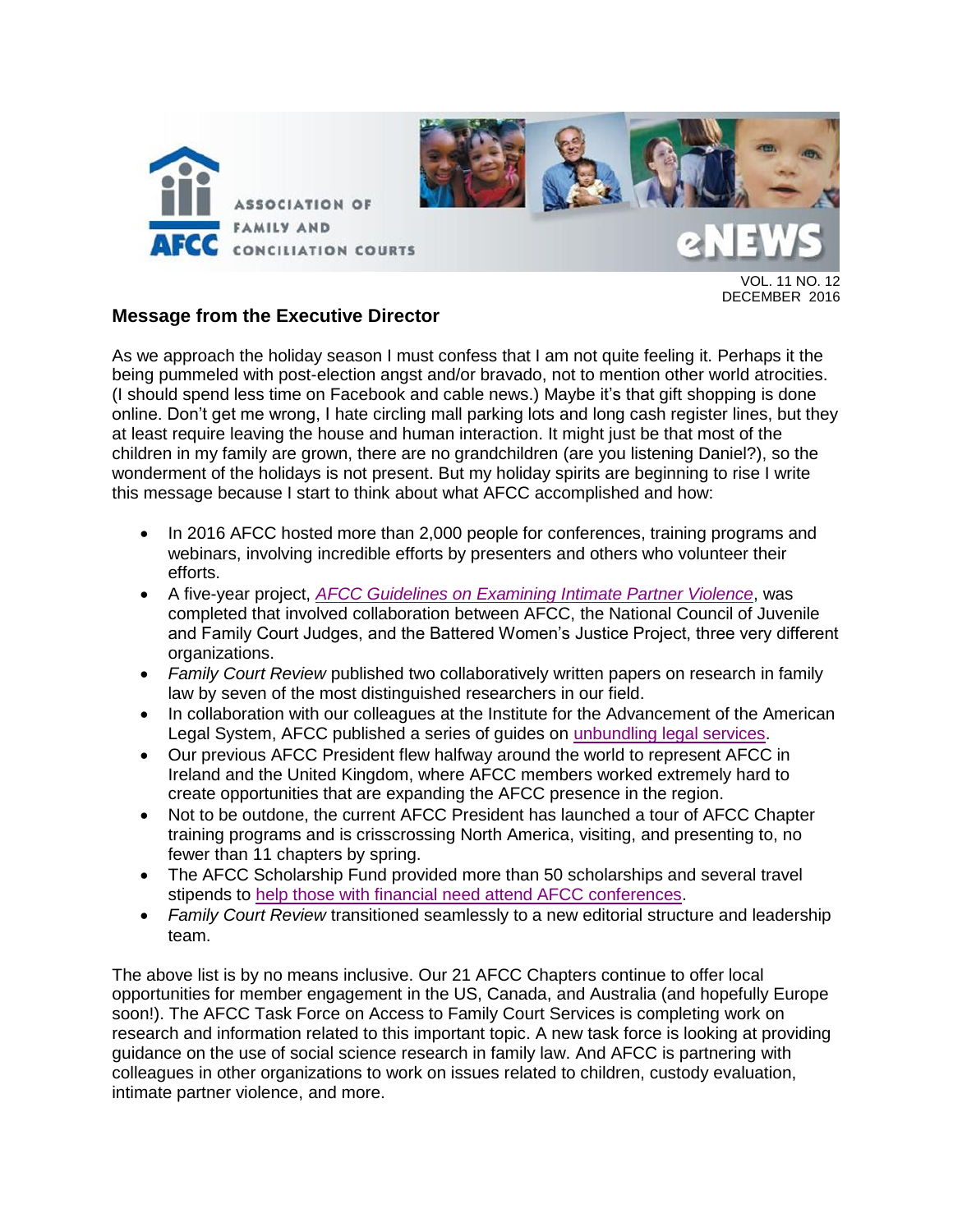Here is the kicker: The AFCC staff consists of only seven people. They are incredibly efficient, effective, and member-oriented. You probably have not even noticed that we are in the process of having every piece of technology overhauled this year! Our staff deserves enormous credit for the way in which AFCC operates and I would put them up against any other association staff out there. That said, no seven people in the world could accomplish so much. The volunteers, partners and AFCC members who engage wholeheartedly in our efforts are critical to the association's success.

It is not possible to name everyone who makes time consuming and selfless contributions to AFCC and our mission. But I thank each and every one of you, because having thought about all we have collectively accomplished this year, I am now in the holiday spirit!

Thank you all for your contributions to AFCC and to the children and families we serve. Thank you also to our organizational partners, listed below.

Happy holidays, and wishing you a healthy, happy, angst-free 2017.

#### **Thanks to our AFCC Partners:**

American Academy of Matrimonial Lawyers American Bar Association Section of Dispute Resolution Association for Conflict Resolution Battered Women's Justice Project International Academy of Collaborative Professionals Institute for the Advancement of the American Legal System Loyola University Chicago School of Law Civitas Childlaw Center Maurice A. Dean School of Law at Hofstra University National Association of Counsel for Children National Council of Juvenile and Family Court Judges Sayra and Neil Meyerhoff Center for Children, Families and the Courts, University of Baltimore School of Law Wiley-Blackwell Publishers World Congress on Family Law and Children's Rights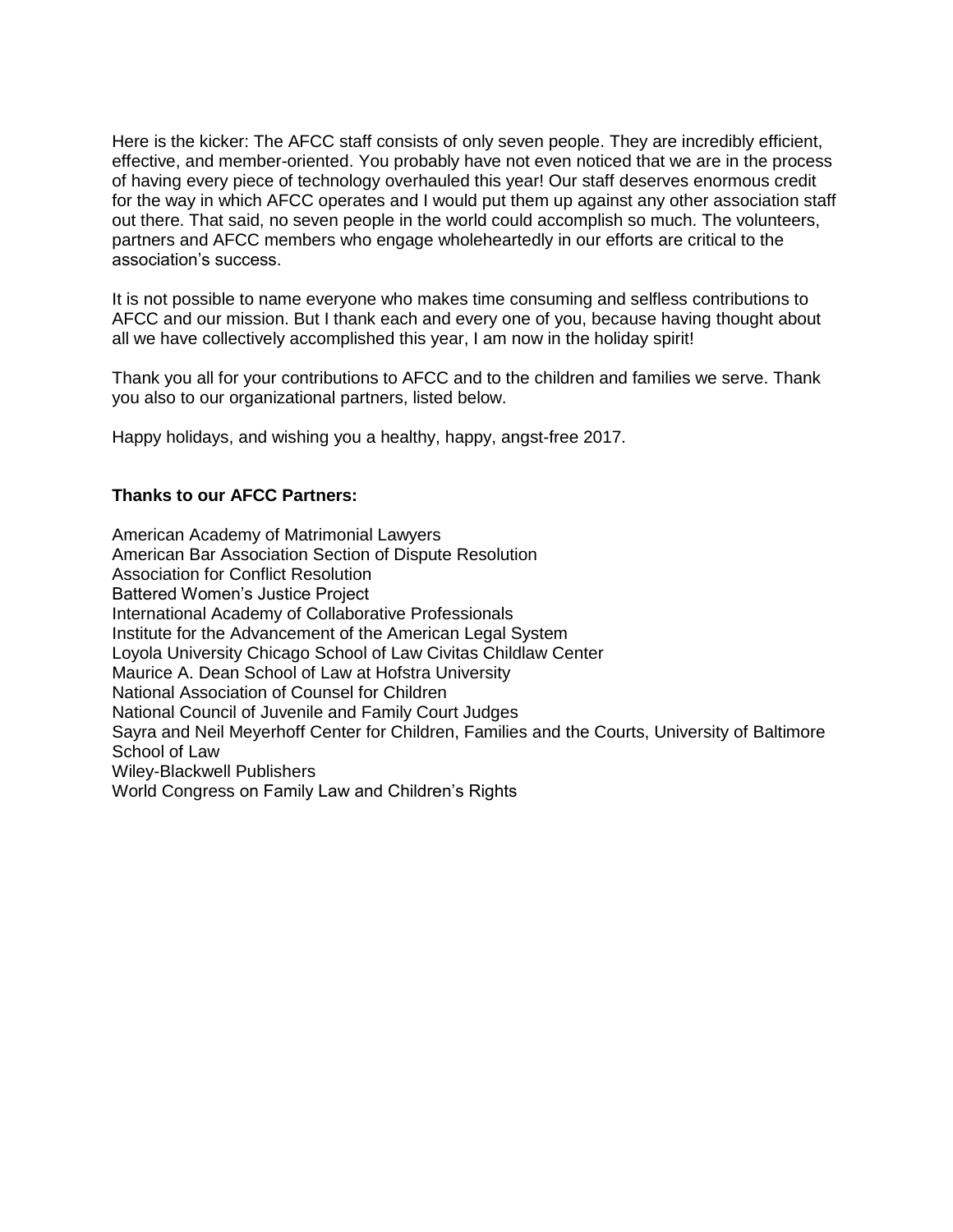

VOL. 11 NO. 12 DECEMBER 2016

## **Ask the Experts: A Dozen Things Lawyers and Judges Should Know About Custody Evaluations**

*Leslie Ellen Shear, JD*

Judges and lawyers commission child custody evaluations and work with the reports and testimony of evaluators. Here are a dozen things I think they should know.

## **1. Who is the Report For?**

The child custody evaluation report and the evaluator's testimony should be directed at all of the decision-makers, i.e., the parents and their advisors: (1) mediators, collaborative teams, and settlement judges working with the parents to develop a parenting plan; (2) the bench officer adjudicating custody in the event that settlement efforts fail; and, (3) a possible appellate court reviewing a trial court and possibly creating precedent. Settlement, not trial, is the normative outcome. In some jurisdictions, the range of parenting plan decisions that the parents can make is significantly broader than the law allows. Evaluations are most useful when they address the risks and benefits of alternate parenting plans, including options that the parents may be able to adopt even if a trial court might be subject to greater constraints.

Judges and lawyers should expect evaluators to take a pragmatic approach to report writing, tying the data gathered and the analysis to the terms of a parenting plan. The parents, their lawyers, and the judge are not psychologists and an evaluation report should not be a journal article, a report to a professional team, or a detailed exegesis of evaluation procedures. Too often the report sets forth allegations and data without reference to the analysis, leaving the reader to speculate about what the evaluator believed to be true, and what significance the evaluator gave each fact. When the data-gathering and presentation is organized around the plan rather than gathered by family member, the analysis is stronger and the report is a coherent essay.

Evaluators should show appreciation of the importance of parental identity to the parents they evaluate, and should recognize that parent-child relationships enjoy special constitutional protections. Evaluators must balance concerns about the dignity of family members, diplomacy, and use of diagnostic language where it is warranted by the data and analysis. If the report is clear about parenting deficits, deficiencies, and risks then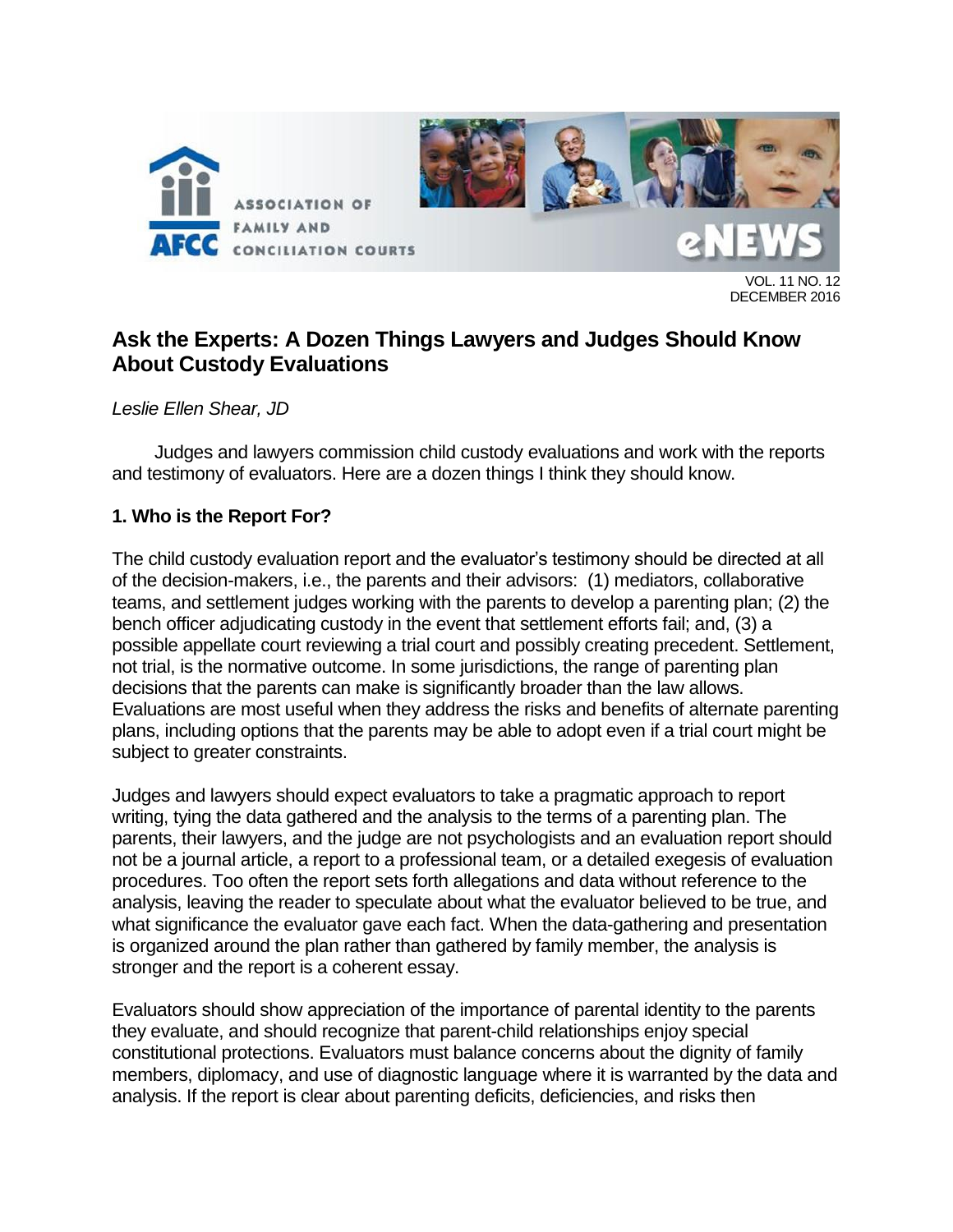settlement feels like an admission to many parents who decide to fight. If the report is diplomatic, the importance of recommendations for the protection of kids may be missed by the decision makers, as may the seriousness of risks that a parent presents.

### **2. Appointment Orders and Procedures Disclosures**

The forensic setting differs materially from the clinical setting. Evaluators are courtappointed neutrals and officers of the court. Evaluations are court-ordered; they are not consensual processes. Even if the parents stipulate to an evaluation, their failure to fully cooperate in the process can result in contempt of court – punishable by fine or jail time. Judges and lawyers should develop and use detailed appointment orders (see samples in the materials linked in the note at end) rather than directing the parties to privately engage the evaluator. Thus, the Court has a duty to supervise the evaluation, specify the purpose and scope of the evaluation, and determine compensation of the evaluator. Unlike a private contract, an appointment order does not require the evaluator or parties to file a separate civil action to enforce compensation or other provisions.

Rather than obtain informed consent, the evaluator has a duty to disclose the procedures that will be employed in the evaluation. By providing a written procedures disclosure before the evaluation begins, the evaluator gives the parties and counsel an opportunity to seek clarification, object to a particular procedure, or see protective orders. Where the parents are asked to sign releases or privilege waivers, those documents should be distributed through counsel just as any other document signed by parties in the course of litigation. Lawyers and judges are wise to develop "standard" stipulations and appointment orders for their jurisdictions so that evaluations are not delayed by negotiations over the terms of appointment orders, and lawyers are not afraid of being blamed for the terms of the appointment order. Typically, the language for a stipulated appointment may contain releases and consents while an appointment order made without a stipulation cannot contain those provisions.

## **3. What is the Purpose and Scope of the Evaluation?**

When I began practice in 1976, the purpose of a child custody evaluation (and custody adjudication) was to pick a custodial parent. In the decades that followed, there has been a profound paradigm shift from picking a parent to developing, implementing, and adapting a parenting plan.

It is the responsibility of the appointing court to define the purpose and scope of the evaluation. A full evaluation addresses the risks and benefits of alternate parenting plans. Where the court wants a narrow question addressed, the appointment order should expressly identify the limited scope of the evaluation. Judges and lawyers should be mindful that complex issues are not suitable for limited scope evaluations (see the recommended boundaries in the *AFCC Guidelines for Brief Focused Assessment*).

## **4. Elements of a Parenting Plan**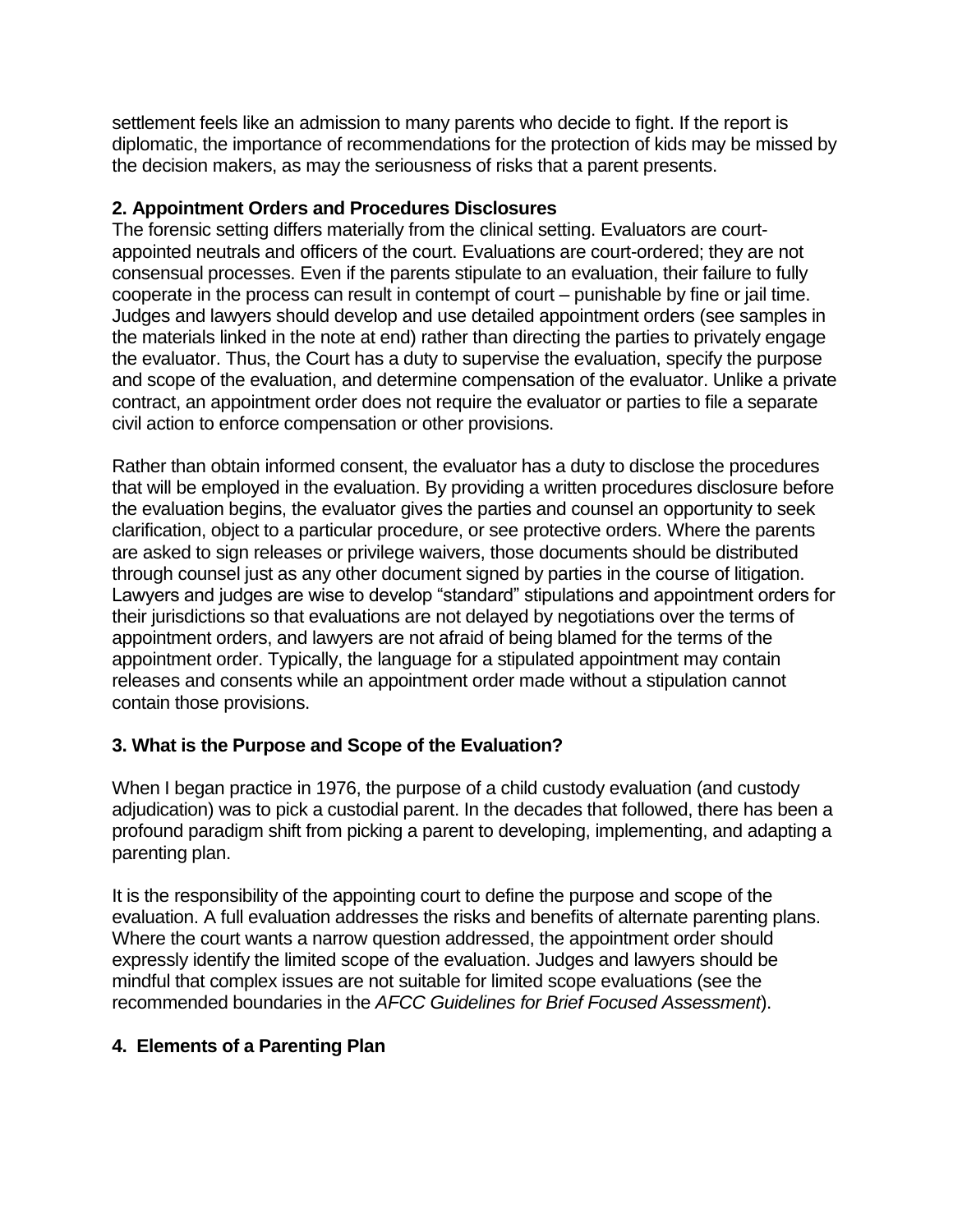Judges and lawyers should direct evaluators to address each of the elements of a parenting plan. Those key elements are:

- Communication and Civility
- Information Access and Exchange
- Allocation of Decision-making Authority
- Residential Schedule
- Holidays/Vacations/Special Days
- Logistics
- Support Services
- Review and Adaptation

Assessing legal custody is as important as assessing the residential schedule. It too often gets short shrift. Johnston and Roseby ((*In the Name of the Child* (1st. Ed.), 1997)

[It] is clear that the schedule alone does not account for differences in young children's adjustment and cannot substitute for the kind of working relationship that parents must develop. The reframing of the agenda–that is, focusing on the parents' communication rather than on the schedule–is the first order of business when beginning an intervention with highly conflicted parents. In this approach, the schedule is defined as an important buffer that may be necessary but is certainly not sufficient to ensure the well-being of the young child. *To address the schedule only is like providing a paper parasol in a hurricane. As might be expected, the parasol constantly has to be taped up or replaced*. [Emph. added]

## **5. Roles: Forensic not Clinical**

Judges and lawyers play an important role in teaching fundamentals of the adjudicatory process and forensic roles to the evaluators in their community. Most evaluators are trained as clinicians not forensic psychologists. Clinical skills are important for evaluators but evaluators need to know what is different in the forensic setting. Most of the clinical paradigms (including informed consent) do not apply in the forensic setting.

Here's a quick look at the contrasts in roles:

- Characteristics of clinical role
	- o Informed consent
	- o Therapeutic alliance
	- o No systematic data-gathering
	- o Privilege, confidentiality, privacy
- Characteristics of forensic neutral role
	- o Order not consent
	- o Objective and inscrutable
	- o Systematic data-gathering
	- o Communications made for purpose of evidence/expert testimony
	- o Due process, state action & the duty of transparency.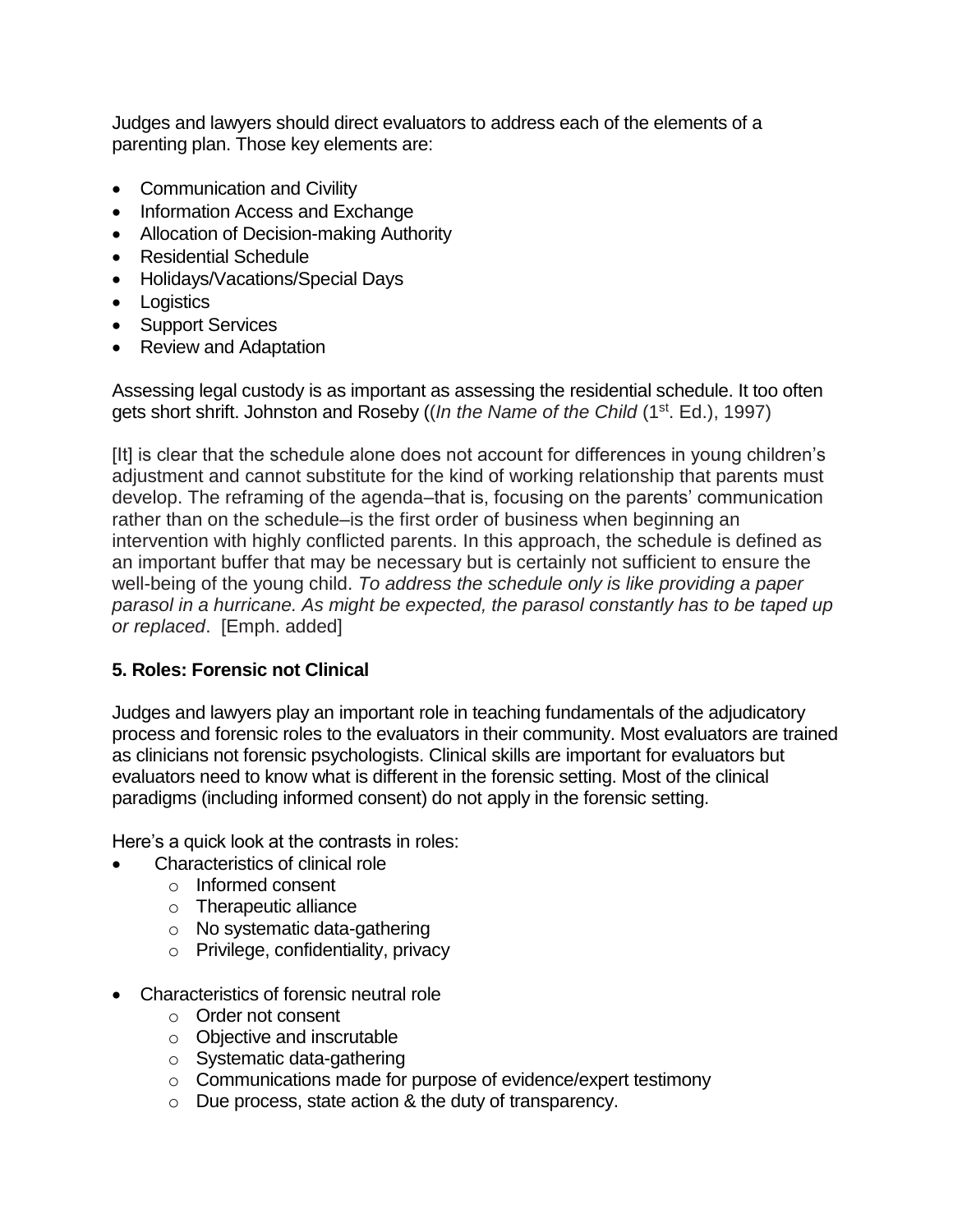## **6. Specialized Expertise**

Judges and lawyers should understand that most clinicians do not have the training and experience to conduct a child custody evaluation. Evaluators must be familiar with research and scholarship on divorce, child custody, and parenting plans; investigation and assessment methods for child custody; how family courts work; and the basics of forensic roles.

It takes concerted effort – interdisciplinary organizations like AFCC, trainings, supervision and mentorship, some great books on custody evaluation, subscribing to the key journals in the field, listservs, and constant work to learn and keep up. Judges and lawyers can encourage recruitment, promote internship opportunities, and supervision to develop the next generation of evaluators. Recruitment is a huge challenge because of fear of the courtroom and fear of licensing complaints.

## **7. Dual Roles? Hybrid Roles?**

None of the formal roles, rules, and standards for mental health professionals in child custody evaluations existed when I began practice in 1976. They evolved from experimentation and pilot projects over time. I watched the development from an investigative model to a mental health assessment model to the more comprehensive current view. While the roles and rules have become formalized over time, it is important to remember that the various rules and guidelines are the product of professionals thinking about what works best to help families develop, implement and adapt wise parenting plans. We should not freeze models and demonize other pilot projects as intrinsically unethical.

Here are some possible hybrid roles. Which do you think are wise to try, and which do you think cross lines that should never be crossed:

- Med-arb or recommending mediation?
- Transition from evaluation to settlement?
- Combined assessment and intervention?
- Transition from evaluation to therapist?
- Transition from evaluation to parent coordinator?
- Transition from therapist to evaluator?

## **8. Legally and Scientifically-Informed (analysis and methods)**

Evaluations need to be broadly, legally informed. Judges and lawyers should provide legal training for evaluators, but also bear in mind that the law is evolving. Evaluators should explain what makes a real world difference for the children since the parents are not bound by all of the legal parameters of custody adjudication. Moreover, appellate courts learn what matters for children from the reports and transcripts in appellate records. Thus, the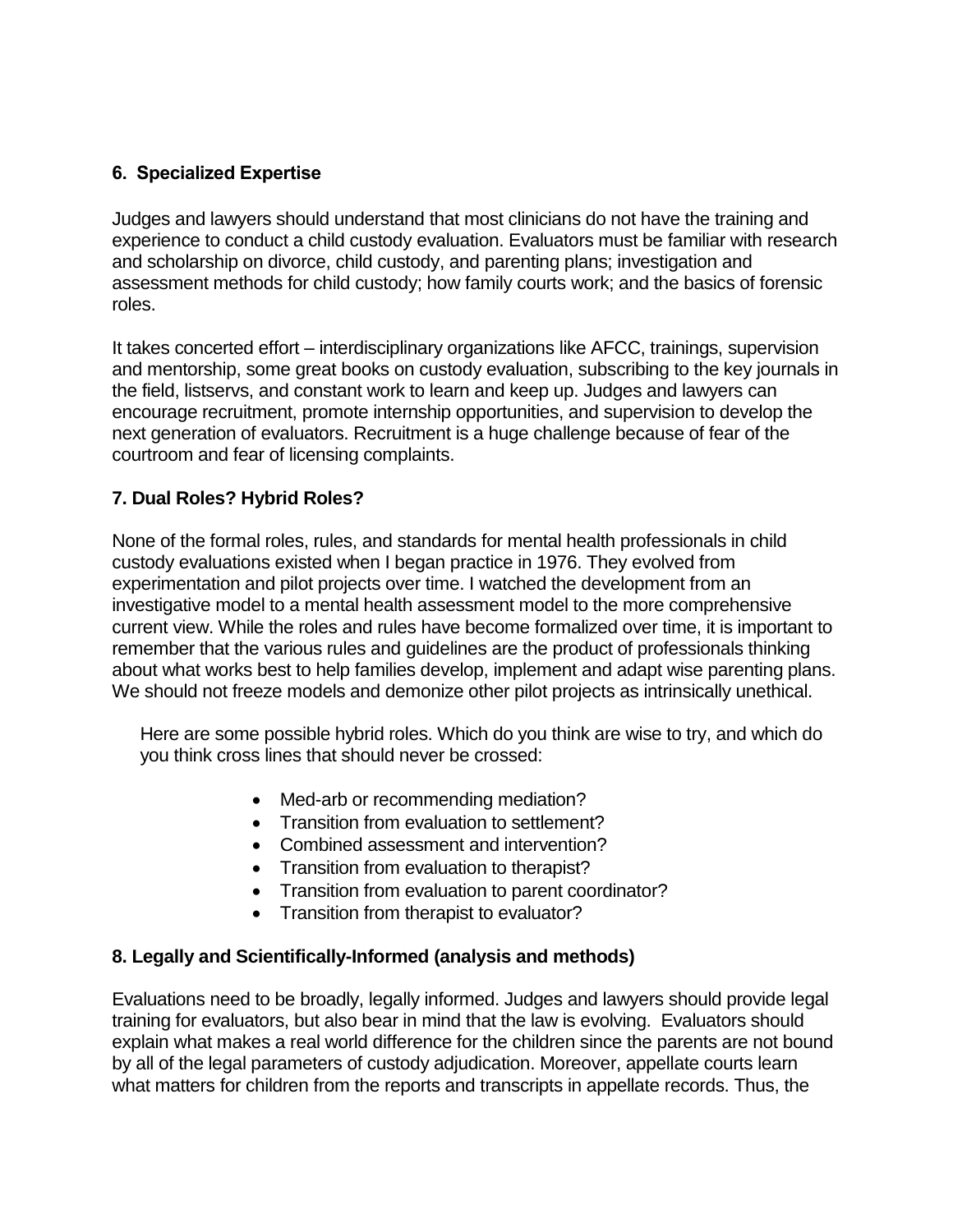evaluator's work product may help the development of the law, support variance from precedent and new precedent.

Judges and lawyers should not expect custody analysis to be scientifically determined, but should expect evaluators to be scientifically informed about analysis and methods. Evaluators need to know about divorce-separation dynamics, family systems, child development, parenting, parenting plans and custody research, cultural differences, substance abuse, interpersonal violence, resistance-rejection (alienation/estrangement) dynamics, abduction risk, special needs children and parents, long-distance parenting, stepfamilies, and non-traditional families. They must use multiple scientifically-informed methods with a scientific mindset. Those methods include clinical interviewing, observation, investigation, and, in some cases, psychological testing. They must consult or associate with experts when there are issues outside the evaluator's expertise.

## **9. The Multi-Modal Method**

Today, most books and guidelines for evaluators stress the importance of what is now described as the multi-modal method for child custody evaluations. (See *AFCC Model Standards* 5.4, "Use of Diverse Methods, child custody evaluators shall strive to use multiple data gathering methods in order to increase accuracy and objectivity.") Dr. Norman Stone and I were thinking about this in the 1980's and when I went back to look, I was pleased to see that our thinking stands up all these decades later. We wrote:

The use of multiple methods of data gathering enhances the confidence of conclusions concerning personal attributes. More importantly, it provides the expert corroborative data at different levels of inference thereby strengthening the logical basis of conclusions. For example, test data may raise hypotheses about certain characteristics of a child and a parent. Interview data may be used to test these hypotheses. Parent-child interaction observations may demonstrate specifically how these characteristics are manifest within the family. Teacher reports may demonstrate how these characteristics impact the child's social and intellectual functioning. As a result, evaluation conclusions are based upon a logical chain of inference in which independent observations of questionable reliability and validity are subject to a test of "best fit. Stone & Shear (1988) [Article reprinted in the link in the Note below.]

## **10. Boundaries**

Judges, lawyers, and evaluators are bound by legal and ethical standards. All of us need to understand and be mindful of:

- Fundamental liberty, privacy, and autonomy interests
- Statutory grants of authority to family courts
- Issues before the court
- Privileged and confidential data
- Statutes and order governing evaluation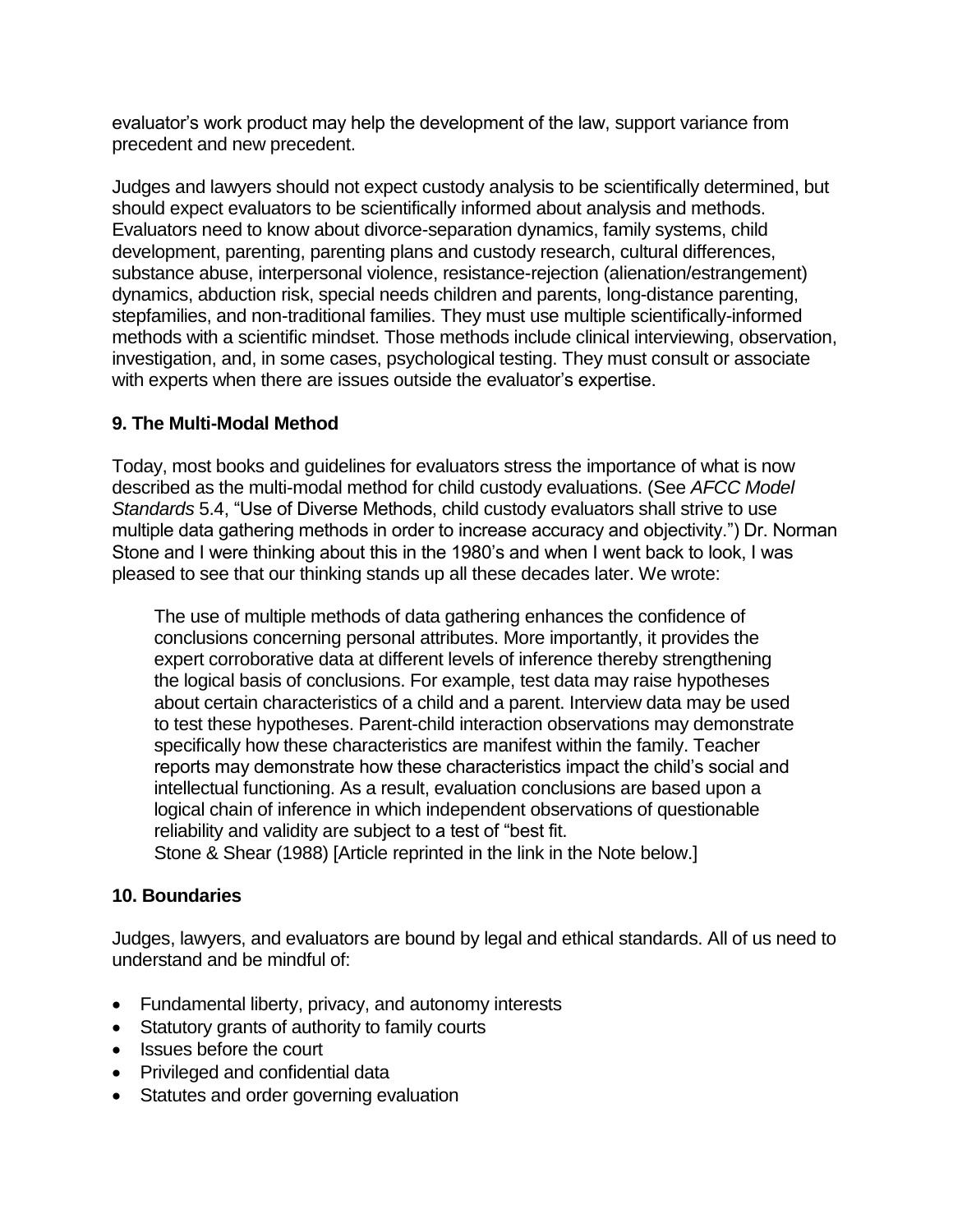- Licensing rules
- Professional standards, & guidelines

### **11. Reports, Feedback Sessions, and Testimony**

The parents are the primary decision-makers, even when the case is adjudicated rather than settled, the parents must understand why the court reached that decision, and must understand the requirements of the parenting plan orders.

Clarity is crucial. Evaluators should remember that 14% of adults cannot read, only 13% of adults read at a proficient level, 28% of adults didn't read a book in the last year and 50% of adults can't read a book written at an 8<sup>th</sup> grade level (US literacy statistics reported by the Washington Post). Thus reports and custody orders must be written for the parents (and others) to understand.

Reports and testimony should be organized to maximize understanding. Here are my suggestions (See *Family Portraits* article in the materials linked to in the Note below for greater detail.):

- Introduce the family, the purpose, and scope
- Summary of recommendations
- Organize data by plan components
- Address and assess expressed concerns
- Explain limitations, weight, and significance of data
- Which plan particulars matter and which can be flexible?
- Support services and behavioral goals
- Criteria for revisiting the plan

## **12. Retained and Reviewing Experts**

There are multiple valuable roles for retained experts in cases where the expense is affordable and warranted. Those roles include work-product consultant, testifying parent shadows, didactic experts, and reviewing experts. Retained experts can provide valuable pre-evaluation declarations and testimony (without making best-interests recommendations) to educate the court about the need for a full evaluation, or as didactic experts on issues before the court. Where a parent has expressed concerns or made allegations about impaired parenting, a parent-shadow retained expert can observe the parent and child together for extended periods and opine about what was observed as part of the evidence considered in connection with temporary orders. They can observe depositions of parents and witnesses – and play different roles depending upon whether they are work-product consulting experts or testifying experts. They can review the files and work product of evaluators and attend the depositions of evaluators. Testimony of retained experts at trial can be crucial to a court's assessment of the weight and sufficiency (and occasionally the admissibility) of an evaluator's work product.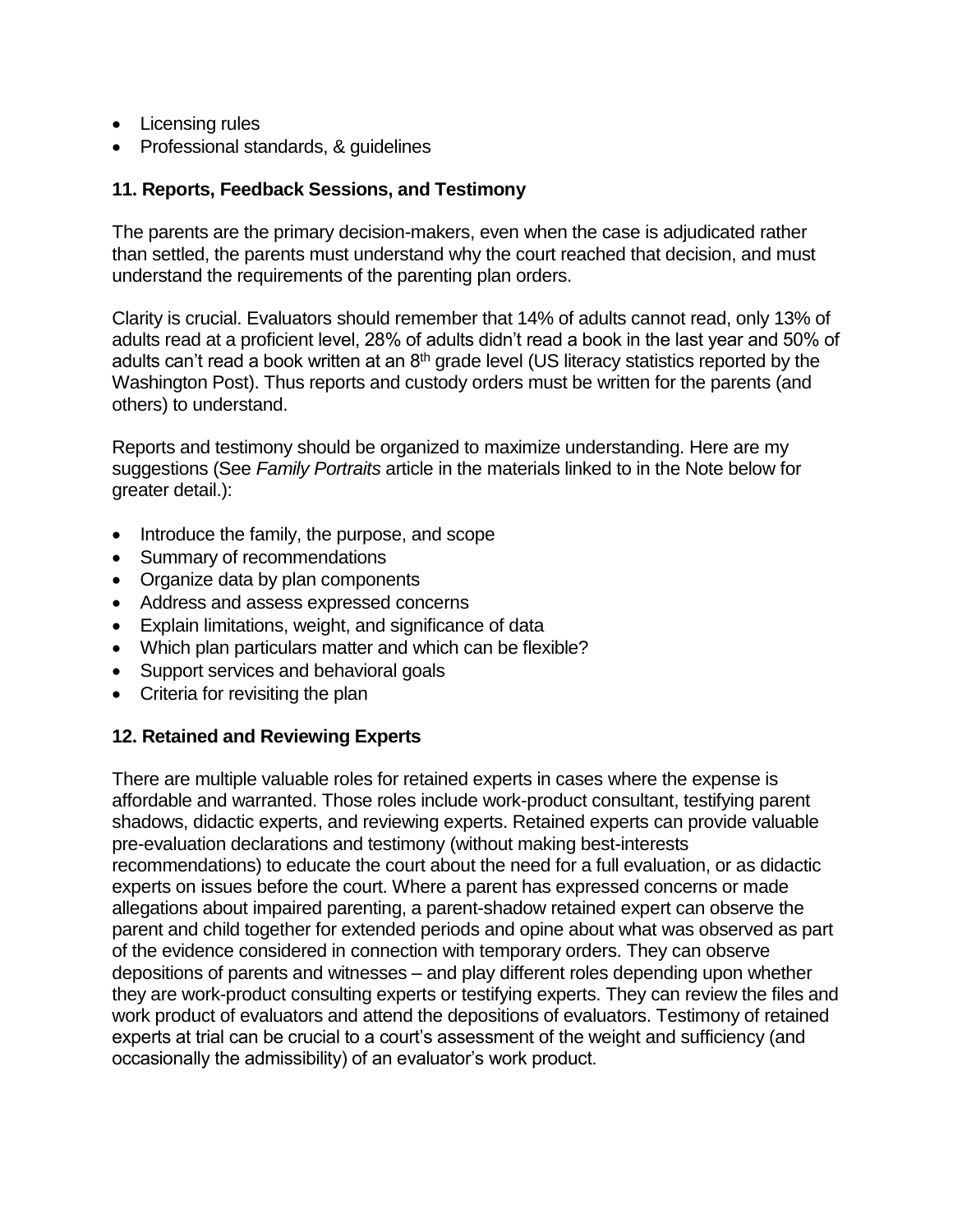The work of retained experts can elevate the level of practice in a community – there is nothing like the prospect of scrutiny as a motivator. Consulting experts often advise the party and counsel that the evaluation was performed well and encourage settlement. Retained testifying experts should include a proviso in their engagement letters that their methods, opinions, and testimony will be the same as if they had been court-appointed to conduct the review or provide the didactic testimony, and that they advised the party and counsel that their opinions may not support the client's goals. Adherence to those standards separates respected professionals from hired guns.

#### Note:

(This article is based upon a presentation given at the AFCC 12th Symposium on Child Custody Evaluations in November, 2016. Visit<http://tinyurl.com/hslolwc> for the slides, supplemental materials and Leslie's biographical information. Thanks to Hon. Denise McColley (Ohio) for coming up with this topic and moderating the presentation in Atlanta.)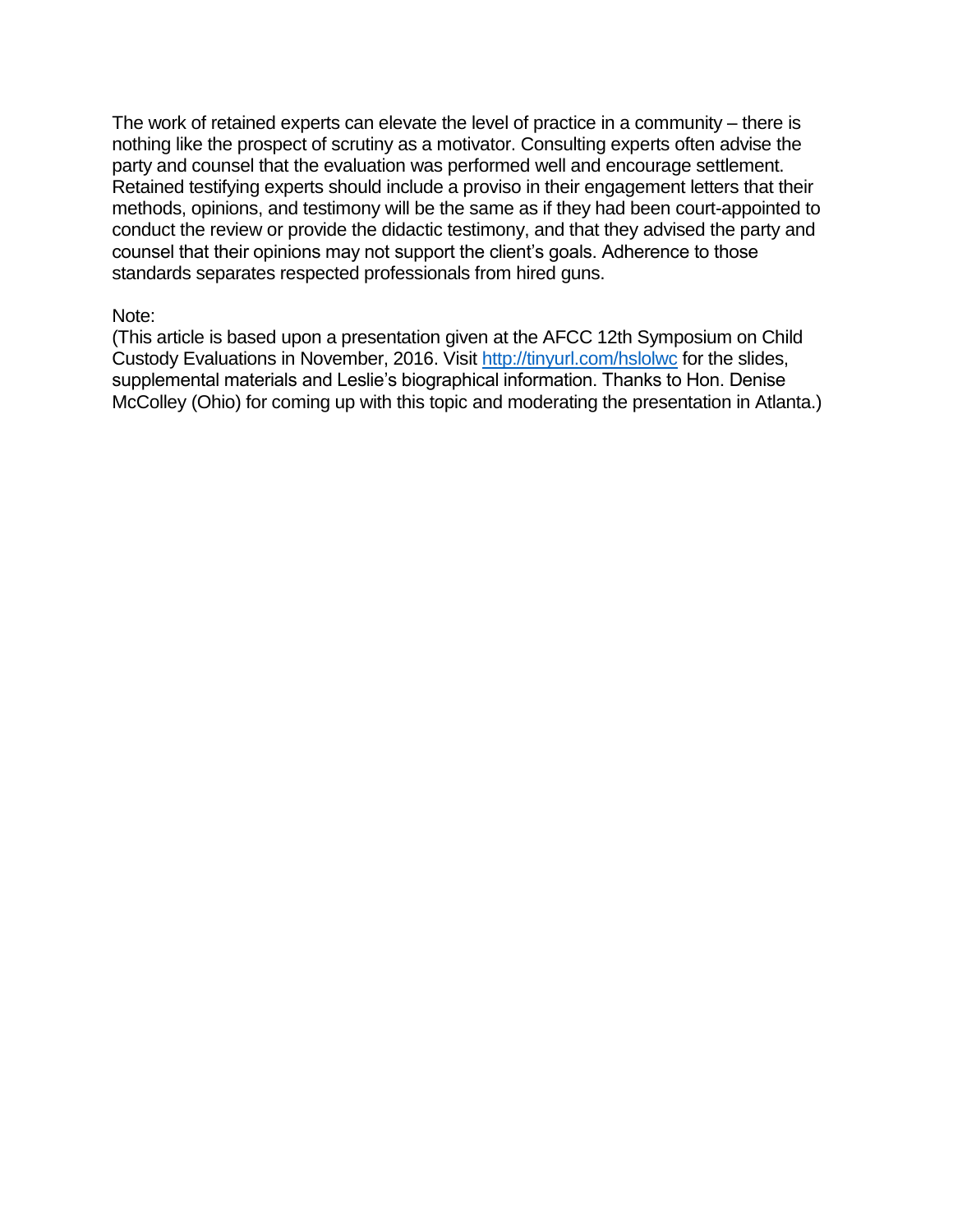

#### **Scholarship Fund Contributors 2016-2017**

#### **Diamond (\$1,000–\$4,999)**

AZ Chapter of AFCC Robert Simon Philip Stahl

#### **Platinum (\$500–\$999)**

Annette Burns Mary Ann Grilli Kathleen McNamara Kids Services William Howe

#### **Gold (\$250–\$499)**

Karen Adam Nicholas Bala Ann Bauer Lawrence Braunstein Phil Bushard Robin Deutsch Bartbara Fidler Larry Fong Sherrie Kibler-Sanchez Mindy Mitnick Daniel O'Leary Donna Rachwal Arline Rotman Robert Smith Larry Swall WI Chapter of AFCC

#### **Silver (\$100–\$249)**

Richard Altman Anonymous Liz Baker Gitu Bhatia Bruce Bishop Christy Bradshaw Schmidt Kelly Browe Olson Linda Cavallero Nick Child Andrea Clark



An interdisciplinary and international association of professionals dedicated to improving the lives of children and families through the resolution of family conflict.

#### **Silver (continued)**

patti cross Milfred Dale Linda Fieldstone Susan Gallagher Paula Lawhon Daniel Pickar Allen Ryen John Scialli Jenny Stevens Matthew Sullivan Jeffrey Wittmann Zena Zumeta

#### **Bronze (\$50–\$99)**

Aza Butler John Carmody Edith Croxen Sid Davis Madelin Diaz Rod Hooper Lesley Caldwell Matthewson Megan Christopher Linda Fidnick Gregory Firestone Ramona Gonzalez Ernestina Martinez James Ottesen Isolina Ricci Janice Rosa Karen Rosenthal Jeannette Savoie Scott Wagenblast Don Wichert

#### **Contributors**

Robert Ackley Thomas Alongi Katherine Andre Shannon Bradley Margaret Brinig